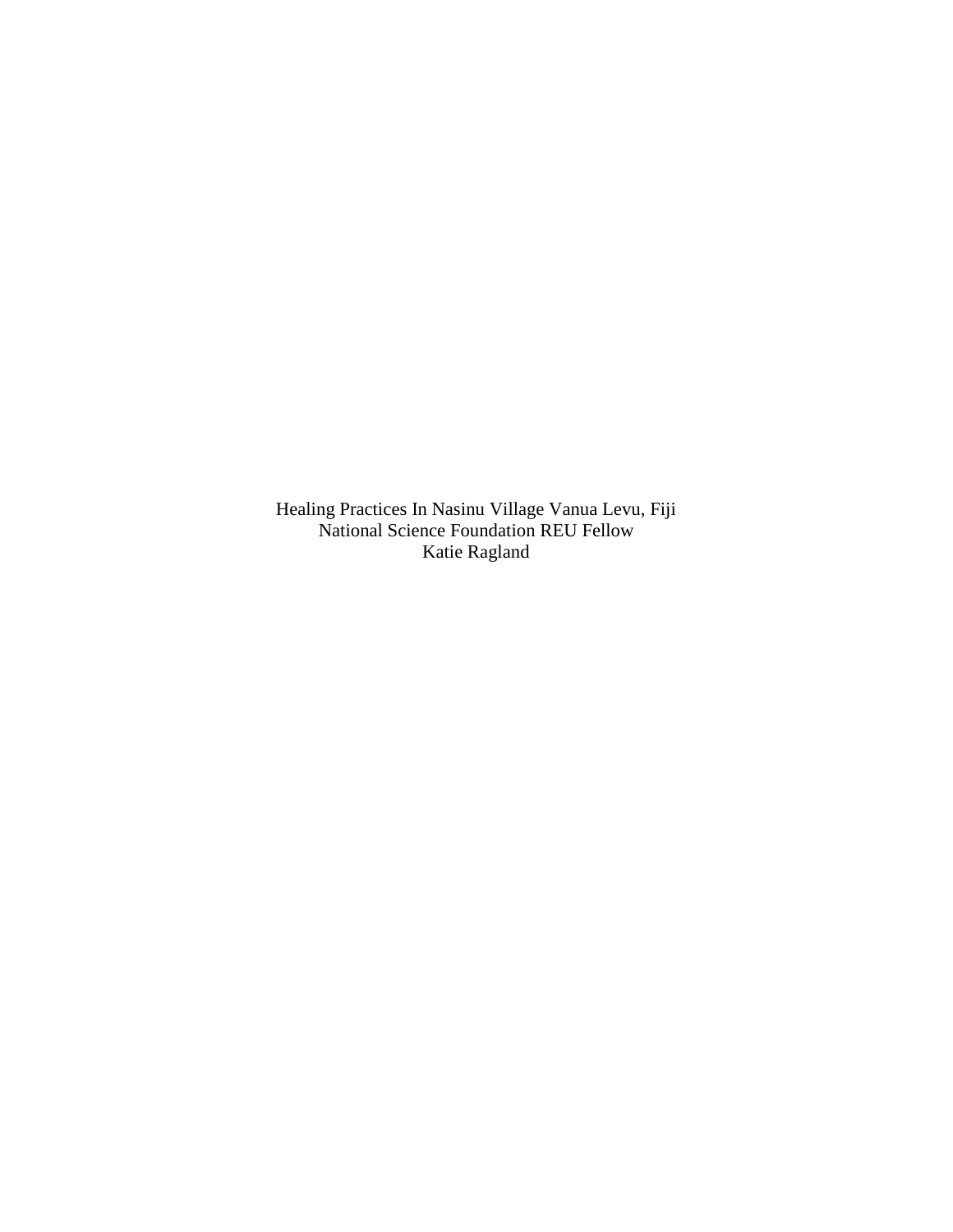#### Introduction

Healing practices in Vanua Levu, Fiji represent a type of traditional knowledge that is used for ailments including sore throat, scratched eye, wind sickness, pink eye, stomach aches, broken bones and other various aches and pains. Healing in combination with traditional medicine among the people of Nasinu village was utilized as a means of treatment alternative to the expensive and distant hospital care. Healing in the village is a practice that has become integrated into the current belief system, and today continues to be a common practice among the villagers. Healing is used by the majority (if not all) of the people in the village and is an aspect of familial knowledge that is passed down through successive generations. Healing in general is an important aspect of village culture because of the reliance on its success rate and the secondary use of western medicine (the hospital). Healing is a type of traditional Fijian knowledge that is not only useful but aides in understanding the Fijian way of life.

Literature on this particular topic includes assessments of indigenous knowledge, Fijian views of the body and sickness, and other specific examples of healing in Fiji. In addition to this literature reviewing the difference and usefulness of both traditional medicine and modern medicine can be used to further understand healing practices in general. Healing is a type of indigenous knowledge that is passed down and has been recorded by various scholars. Indigenous knowledge can be important when trying to understand the environment and various medicinal plants that are used in healing practices (Veitayaki 377). In addition this traditional knowledge has been contrasted to what is labeled as 'western' ideals of body and self (Kaplan 501). Traditional knowledge Fiji is obviously different to what others in various parts of the world experience and many scholars have found that this traditional knowledge can be useful to outsiders and easily contrasted to other forms of knowledge. Healing has also been said to have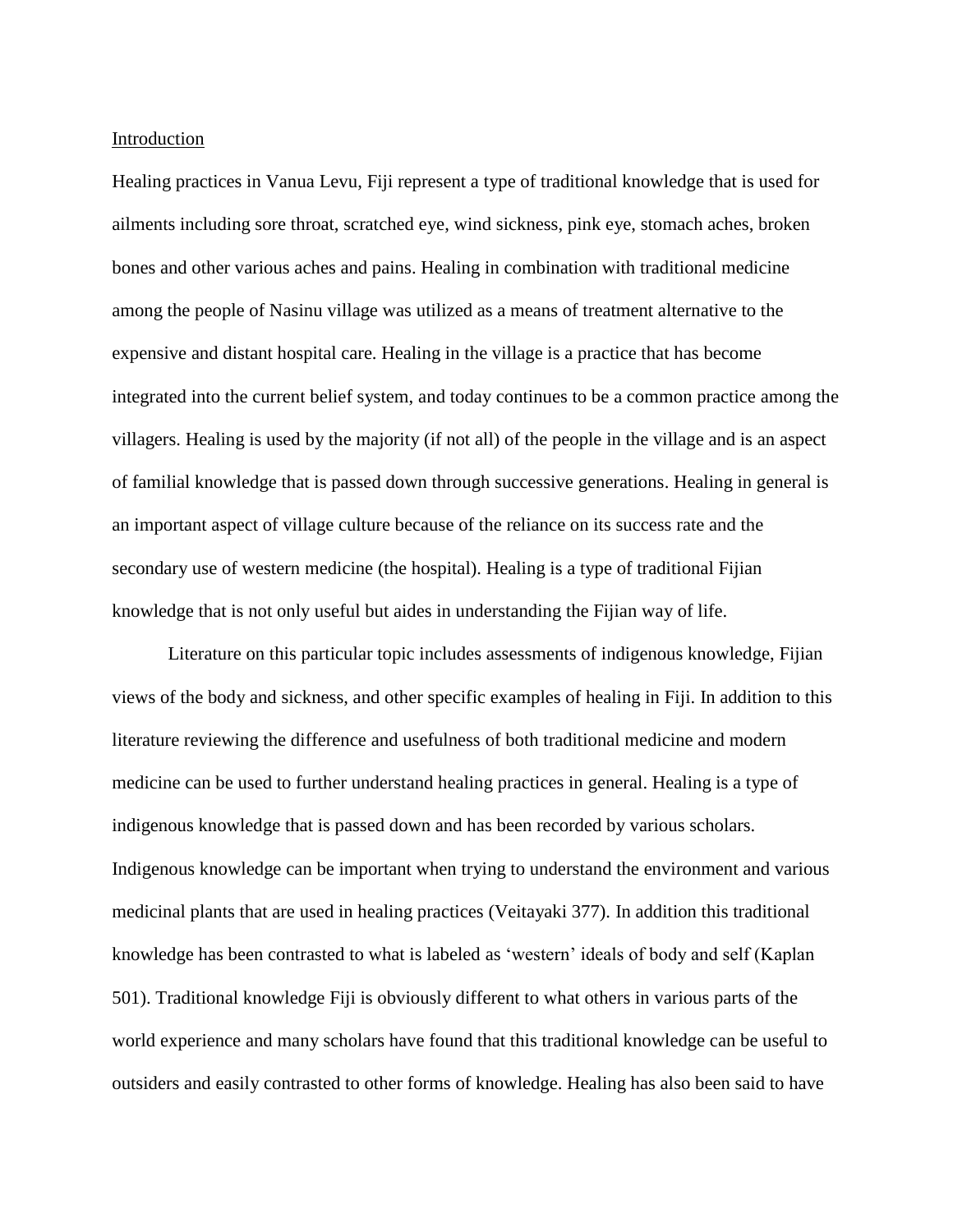spiritual connotations that make the practice of it some what ritualized (Biesele 757). All of these authors combine to create a literature on healing that encompasses its nature, importance as well as how it compares to other forms of medicine dissimilar to it.

The literature available has provided an overview of healing that is somewhat vague and results in a more in depth focus on the healing practices used in the various communities. In these works of literature, there is no representation of the way that the healing works, the various materials used, and the raw data associated with understanding it in an everyday context. Through ethnographic interviews the literature could be shifted to include those accounts of healing, the way that healing works, the history and origins of it, as well as the various ailments treated. By exploring healing from a perspective that focuses more on its usage, the information that could be discovered would include those things that are missing from the current literature. This paper (and research) seeks to understand healing in an everyday context, as well as attempting to understand the ways that this traditional form of knowledge is integrated into the current belief system in Nasinu village.

#### Methods

To collect information about healing practices in Fiji, a number of ethnographic methods can be used to aide in this study. Ethnographic interviews and participant observation represent the bulk of the practices in which information was gathered about healing in the village. By living in the village as a home stay for the duration of a month, this research could be conducted from a perspective more similarly to that of a community member or villager. There were 8 interviews conducted as well as multiple occasions where healing or the use of traditional medicine was witnessed first hand. This project attempts to study healing in Nasinu village and includes both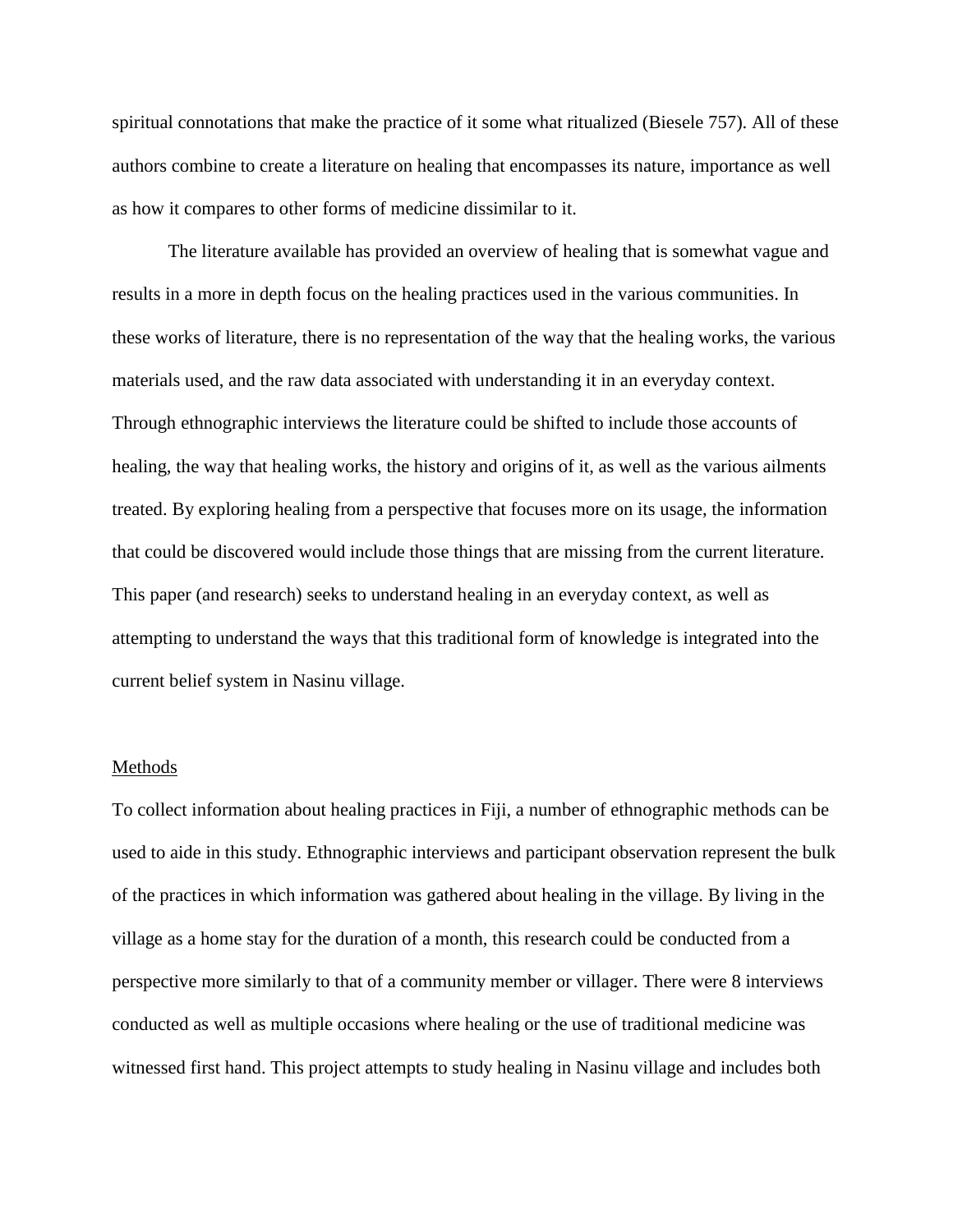men and women as healers and practitioners of traditional medicine. This research design is limited by the time frame that this research will be gathered in. One month is a limitation of the research's ability to gather numerous accounts of healing, interviews and to ensure the validity of the interviews. This research will seek to answer questions including: what is healing, how does healing work, what is used in healing practices, how prominent is healing in village life, and how is healing incorporated into Fijian culture. These questions will be primarily addressed through interviews and participant observation to gather information from the people of Nasinu village.

### Results

There are a number of various healing practices in Nasinu village including healing of the throat, eye, stomach, back, bones, heart, head, skin, and treatments for infertility. Healing is used by both men and women in the village where their abilities are inherited bilaterally from both parents. These healing abilities are inevitable, meaning that if a person has a parent who can heal they will also be able to heal. You only inherit the abilities that your parents possess, but you can inherit more than one ability if both parents contribute or if a parent can heal multiple ailments (that were inherited from their parents). Healing in general is learned from the parent that you inherited the abilities from. For example, in multiple interviews informants claimed that they either learned from their mother or their father at various ages ranging from 3-15. These practices are inherited but also learned, where practicing the type of healing will lead to a better execution of that healing type.

Healing is an extensive method of healthcare within the village of Nasinu and could even be considered their primary mode of care for sickness. When presenting with a particular ailment (like those listed above) a person will proceed to a healer before going to the hospital or in lieu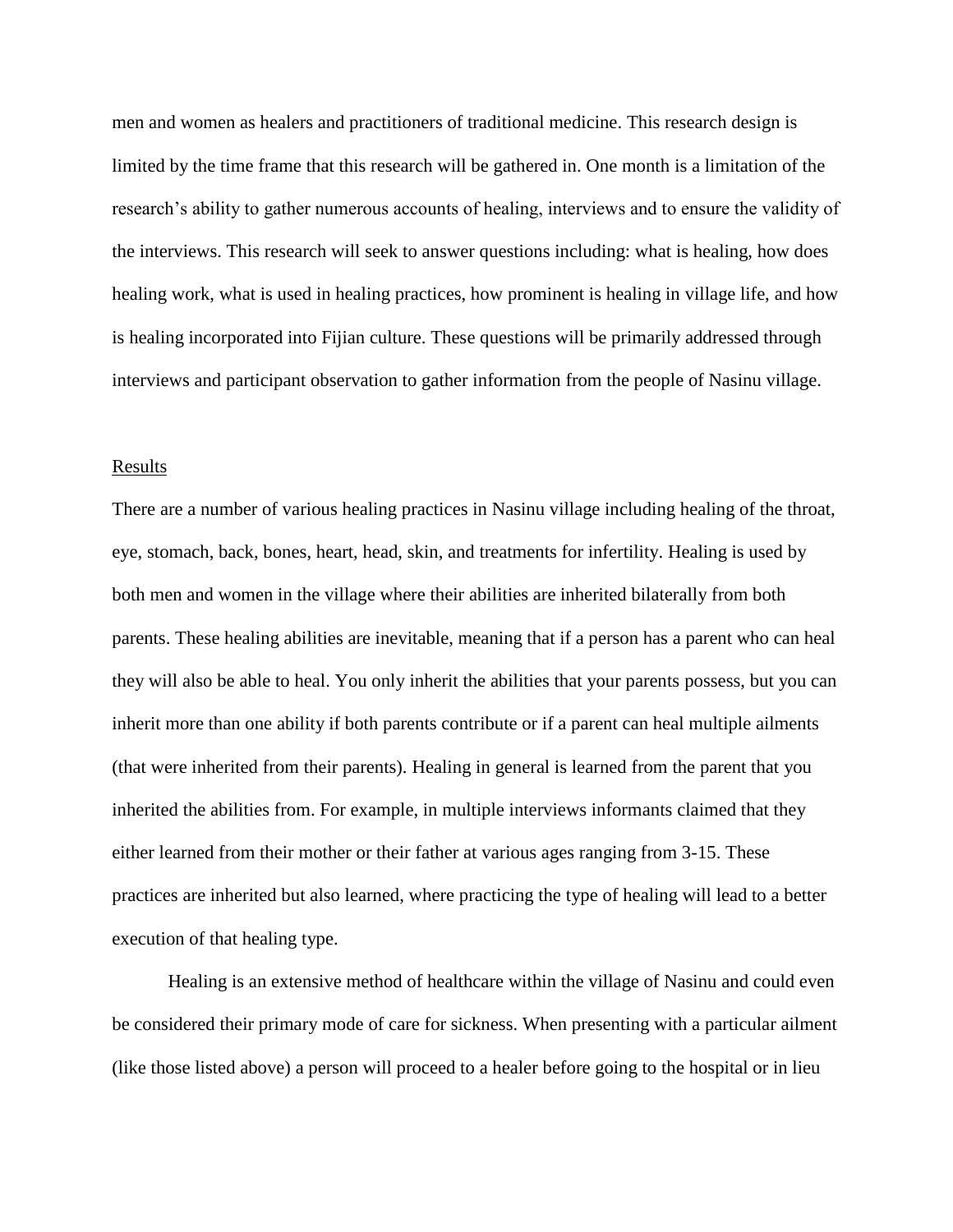of medical care altogether. Each healer treated individuals at varying rates where those treated for a scratched eye and choking is done roughly once a month, but wind sickness is more common and is treated almost every week. In addition there was one healer that I interviewed that did healing for pink eye. This is a common disease and his family are the only ones who do this type of healing, so in this case the healing was done more often due to lack of healers. Each healer is specialized in their trade and has a very high success rate; a success rate that was orally recorded to be 100%. With its highly effective results, healing maintains popularity over any modern/western medical practices.

Healers in the village were recorded to not only be able to heal themselves, but also visited healers for ailments they could not heal. On more than one account, healers said that they visited other healers in their own village or in neighboring villages around the bay for various sicknesses. For example in my seventh interview, the man who was the primary healer for pink eye was currently suffering from an illness himself. He claimed that he had visited a healer but that he had not been healed. He attributed the little success to the fact that this healer was unknown to him and that it was his first time visiting this particular individual. Even with this example of a time when healing did not seem to work, each healer maintain their belief in their abilities and the abilities of others to heal. If healing fails it is attributed not to the ineffective healing but rather to the ineffective healer; the concept or tradition is not faulty, but rather the specific individual.

Healing in general is done by massaging the area affected by a particular disease or ailment. In the case of a stomachache, the healer would massage both the front and back of the stomach area in order to sooth the pain. Similarly, each healer would locate an area on the body where the sickness resided: in the case of choking or soar throat the throat was massaged, for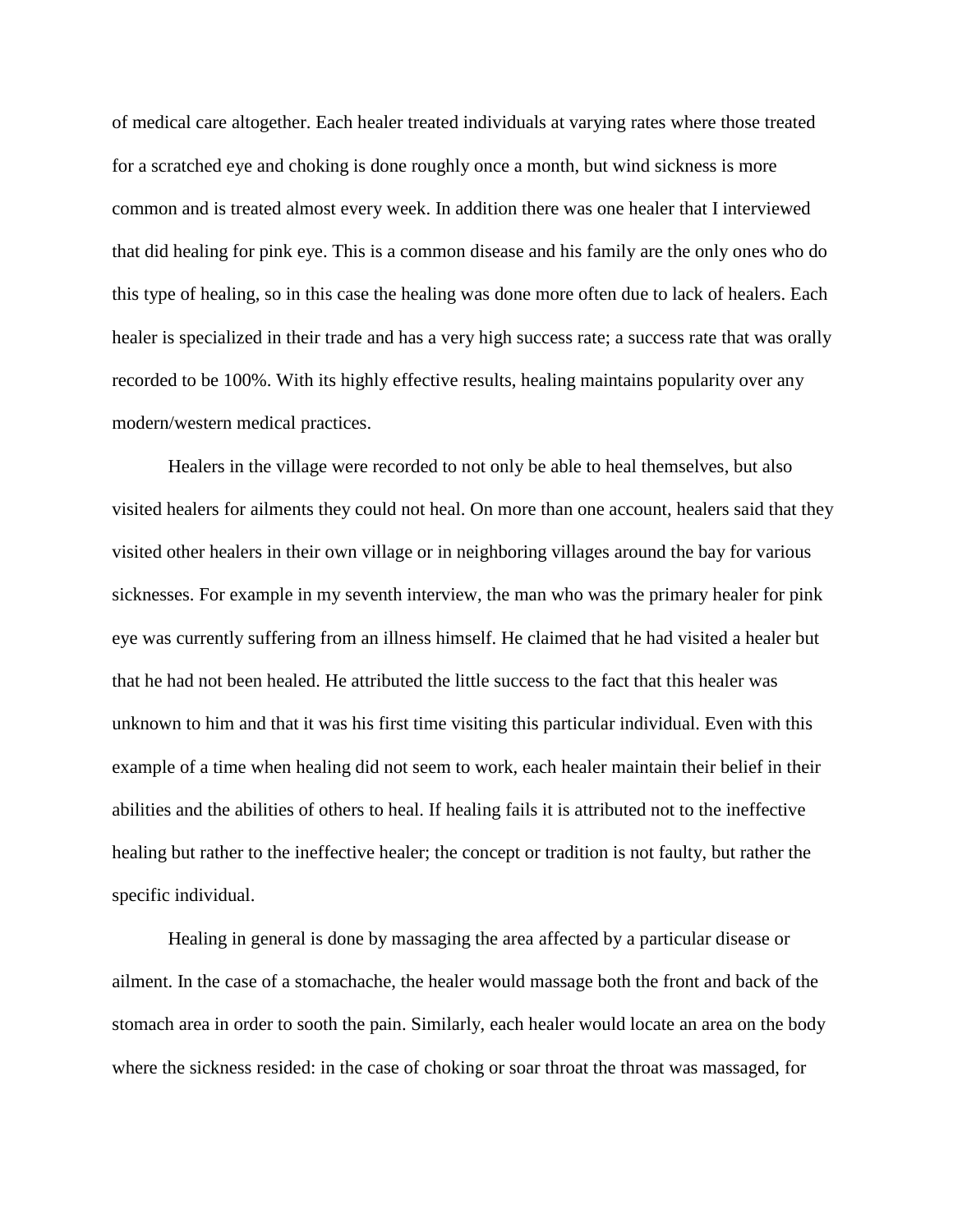headaches the head and neck, for wind sickness the part of the skin that was inflamed, and so on. Each illness would be massaged with the hands of the healer, sometimes with the use of coconut oil to aide in the healing process. Others would use specific plants that worked in conjunction with their healing type. For instance in the case of a scratched eye, the healer would chew a leaf called Kove Kove and blow air into the eye (without removing the leaf or letting it exit the mouth). This type of healing works in combination with the use of medicinal plants as did many other types of healing. Whereas others did not use any type of plants, like in the case of wind sickness only the hands were used for massaging.



Figure 1: Nasinu village wind sickness healer

In addition to the healers that inherit their abilities/powers, there are also healers that use traditional medicine as a means of healing. In two of the interviews conducted in this research,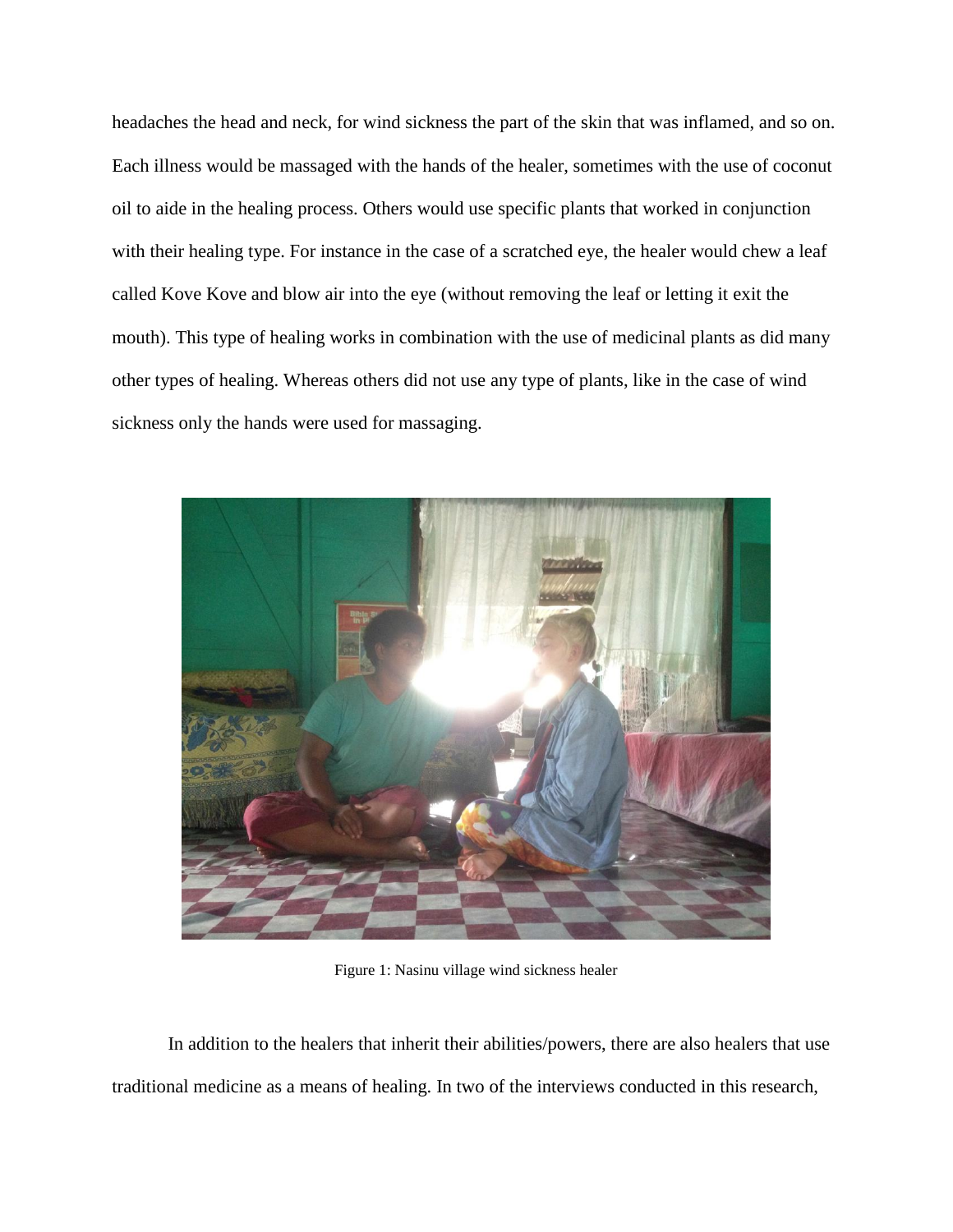the healers were not inherently able to heal, but rather used their environment and the knowledge passed down to them to heal individuals. Ailments that can be healed by plants include chest colds, boils, infertility and heart problems (to name a few). These healers would use various plants in order to heal their patients including leaves and bark that could be made into drinkable concoctions. These treatments could vary in the way that these (non) healers would make them, how long they were to be taken for, and for what purpose they served. Each medicinal healer had learned there practice much like those innate healers. The knowledge was passed down from a parent in oral or written form. One informant even admitted to having a book filled with medicine made from plants in the village that her mother had recorded and given to her. These healers worked much like the innate healers where people with certain ailments would come to them for help. The main difference between these healers and the innate healers is their inability to inherit powers or abilities.



Figure 2: Guava leaves used in the healing of upset stomach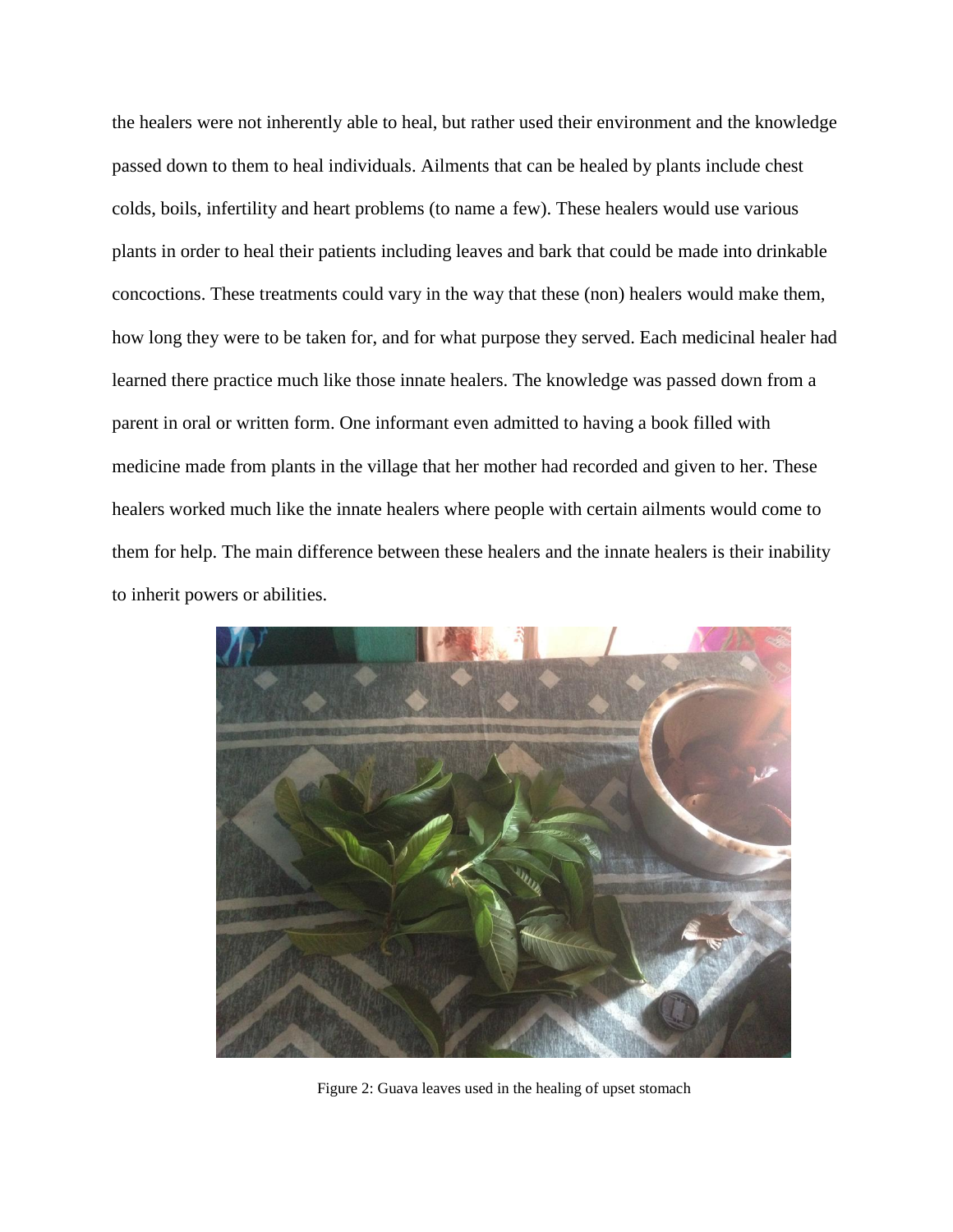Sickness was described by many of the informants in various ways, all of them relating to the actions made by the individuals themselves. Sickness was seen to be caused by the actions of the individual. These sickness causing actions were recorded to be actions that were either unusual, wrong or somehow causing the person to be exposed to the outside (or possibly something bad) for a time. In interview six, the informant claimed that to Fijians sickness was caused by eating something that one shouldn't eat, shouldn't wear, or shouldn't do. For example, there is a *tabu*, or something that is taboo, restricting women from wearing pants outside of the house. This according to the informant could result in sickness. In addition eating too much food, according to interview eight, eating at the incorrect times (not breakfast, lunch and dinner) can result in sickness of the heart. In interview six she also describes actions including being to loud as a result of drunkenness as something that could cause sickness. All of these actions contribute to the onset of illness and should be avoided if at all possible.

Healing has been completely integrated into the current belief system of the Nasinu people. Healing comes traditionally from the parents and furthermore ancestors of the Fijian people and is passed down from generation to generation. Although this practice has been incorporated into the Fijians Christian beliefs. The healing practices were said by informants to be a gift from god, although simultaneously being a somehow genetic component passed down from the parents of an individual. In interview 2, the informant claimed that healing was given to her by god when she was born. This is a combination of both the Christian belief system and what is traditionally a Fijian practice.

In addition healing has also become integrated into the catholic belief system through the use of holy water as well as other practices. The priest of the Catholic Church was referred to as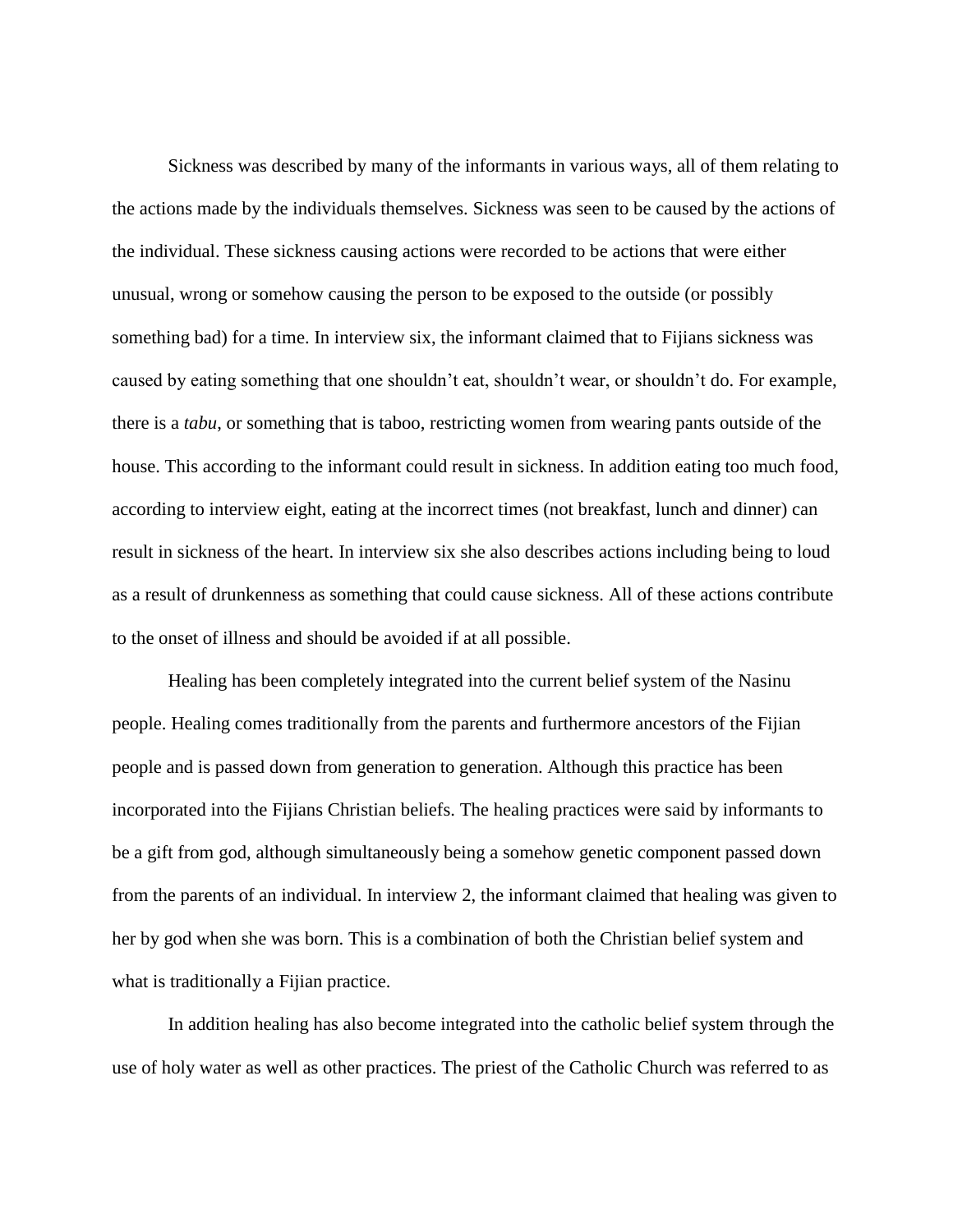a healer, although his abilities were not inherited and rather he used prayer as a way to heal. Holy water was utilized for specific ailments like demon possession or in the case of extreme (disease related) circumstances. For example, seizures are symptomatic of demon possession and can be healed through the use of holy water by various healers in the village and/or the priest. Holy water can be used by any of the healers although it is more commonly used by Catholics or in extreme circumstances. In interview four, the informant described a time when her daughter was sick and she used holy water, by spreading it on her and making her drink it, to heal her ailments.

Healing is an extensive part of Fijian culture and a crucial form of healthcare for the people of Nasinu. Most of the people in the village visit healers before seeking medical care from the hospital and they rely on its success as a means of traditional medicine. Healing has been described by answering questions like: what is healing, how does healing work, what is used in healing practices, how prominent is healing in village life, and how is healing incorporated into Fijian culture. Healing practices have been explained by those of Nasinu village in these various ways through numerous ethnographic interviews to allude at a new perspective/insight into the practice of healing in Fiji.

#### Analysis

The results of this study alluded to a perspective of healing that is unique to the village of Nasinu, but also unique because of the information that was gathered. Previously healing had been studied in an overarching way or by describing the various ways that healing is a part of traditional knowledge or other aspects of indigenous culture. This study sought to see healing as a unique aspect of culture separate from large themes. This study was aimed to gather information about the day-to-day aspects of healing as well as what it means to those people who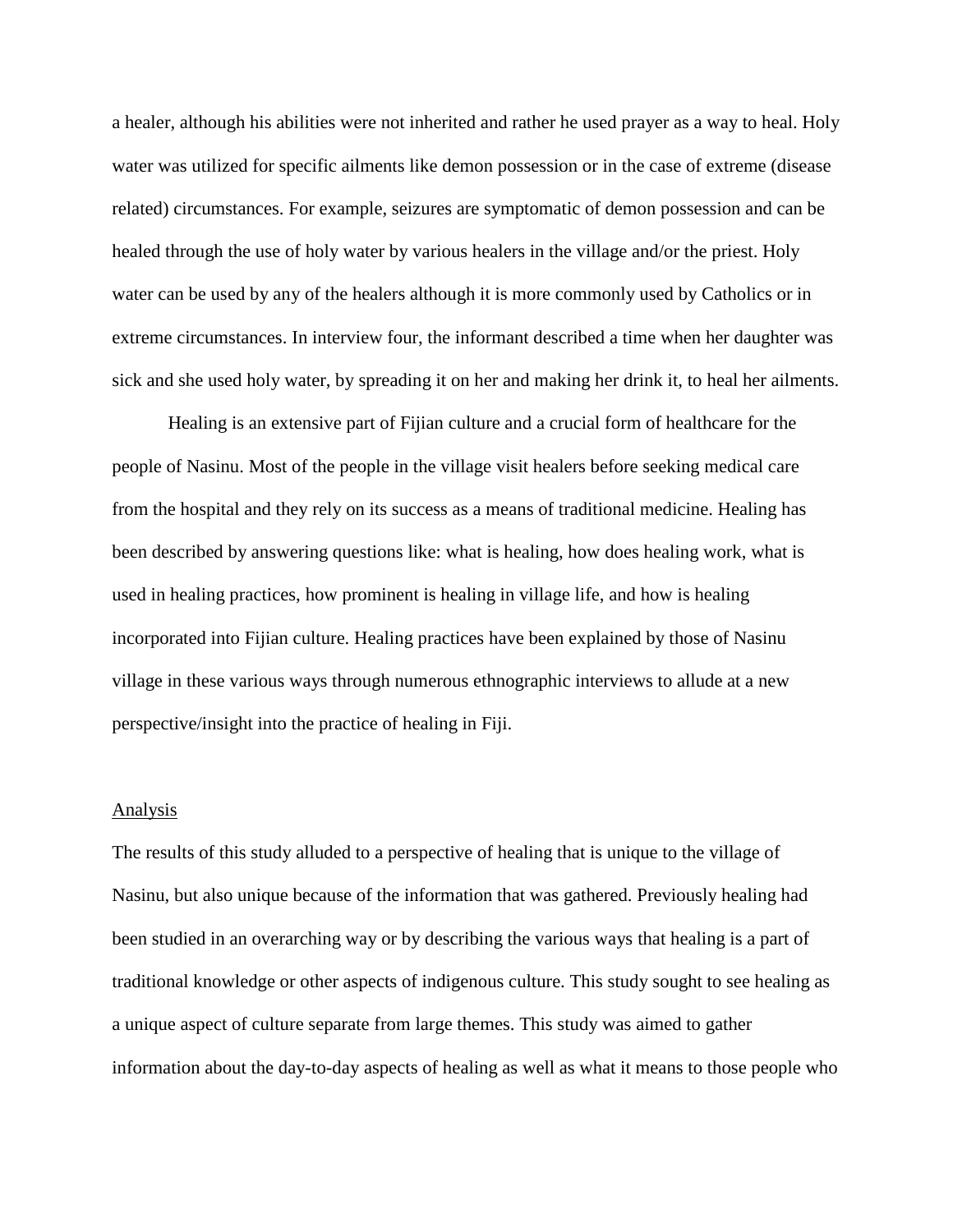use it. This study was done in order to explain what healing was but also to understand how these methods exist in Nasinu culture specifically. Previous articles spoke of the importance of healing and traditional knowledge but lacked explanations of the types of healing, methodologies, usage, and meaning to those who use it. The results gathered in this study are meaningful because they suggest that healing is the primary type of healthcare while modern medicine is used secondarily. This notion supports previous literature's claims of how important indigenous knowledge is to the people of Fiji. Although, this research takes a more in depth look at how healing works as a type of care as well as its importance as a part of traditional knowledge and place in the overall culture.

### Conclusion

Healing in this project has been described by informants in the village of Nasinu through ethnographic interviews and participant observation of healing practices. This research has added to the overall knowledge of healing in the Fijian islands and to healing practices in among indigenous populations or in general. The use of both medicinal plants and healing abilities are a prominent feature in Nasinu culture and can be seen as important aspects of their lifestyle. Previous literature has aided in this understanding although this research provides another angle to the topic. First hand experience with traditional healing and medicinal plant use has provided additional information about healing as well as shown that healing is still a viable way of treating illness in Fiji today.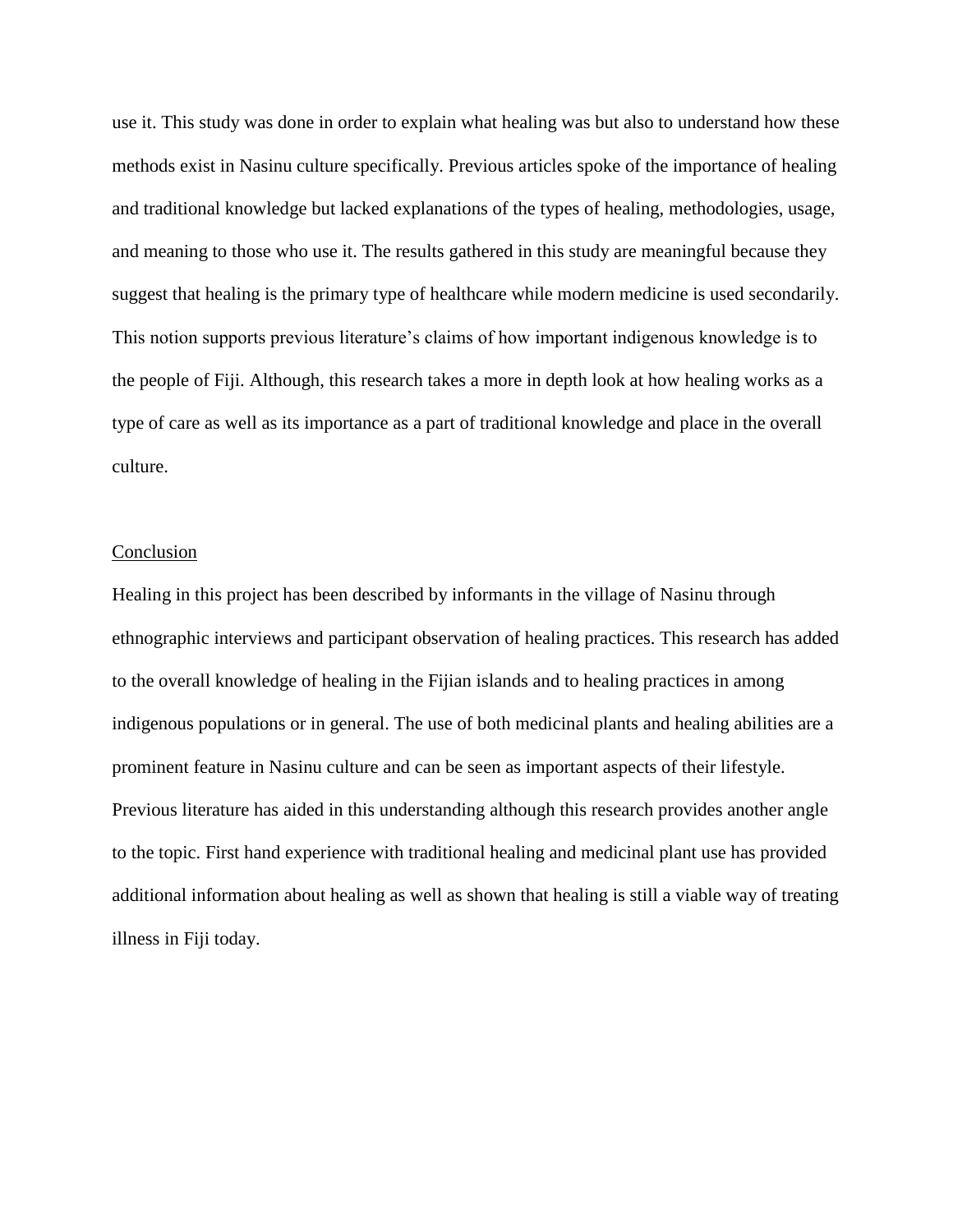# **Bibliography**

### Biesele, Megan

1994 The straight path: a story of healing and transformation in Fiji. American Anthropologist, 96(3):757-758.

# Kaplan, Martha

1997 Body, Self, and Society: The View from Fiji. American Ethnologist, 24(2):501-502.

# Kleinman, Arthur, Leon Eisenberg, and Byron Good

1978. Culture, illness, and care: clinical lessons from anthropologic and cross-cultural research. Annals of internal medicine, 88(2):251-258.

# Newland, Lynda

2010 Miracle-Workers and Nationhood: Reinhard Bonnke and Benny Hinn in Fiji, The Contemporary Pacific 22 (1):74-99.

# Veitayaki, Joeli

2002, Taking advantage of indigenous knowledge: the Fiji case. International Social Science Journal 54(173):395-402.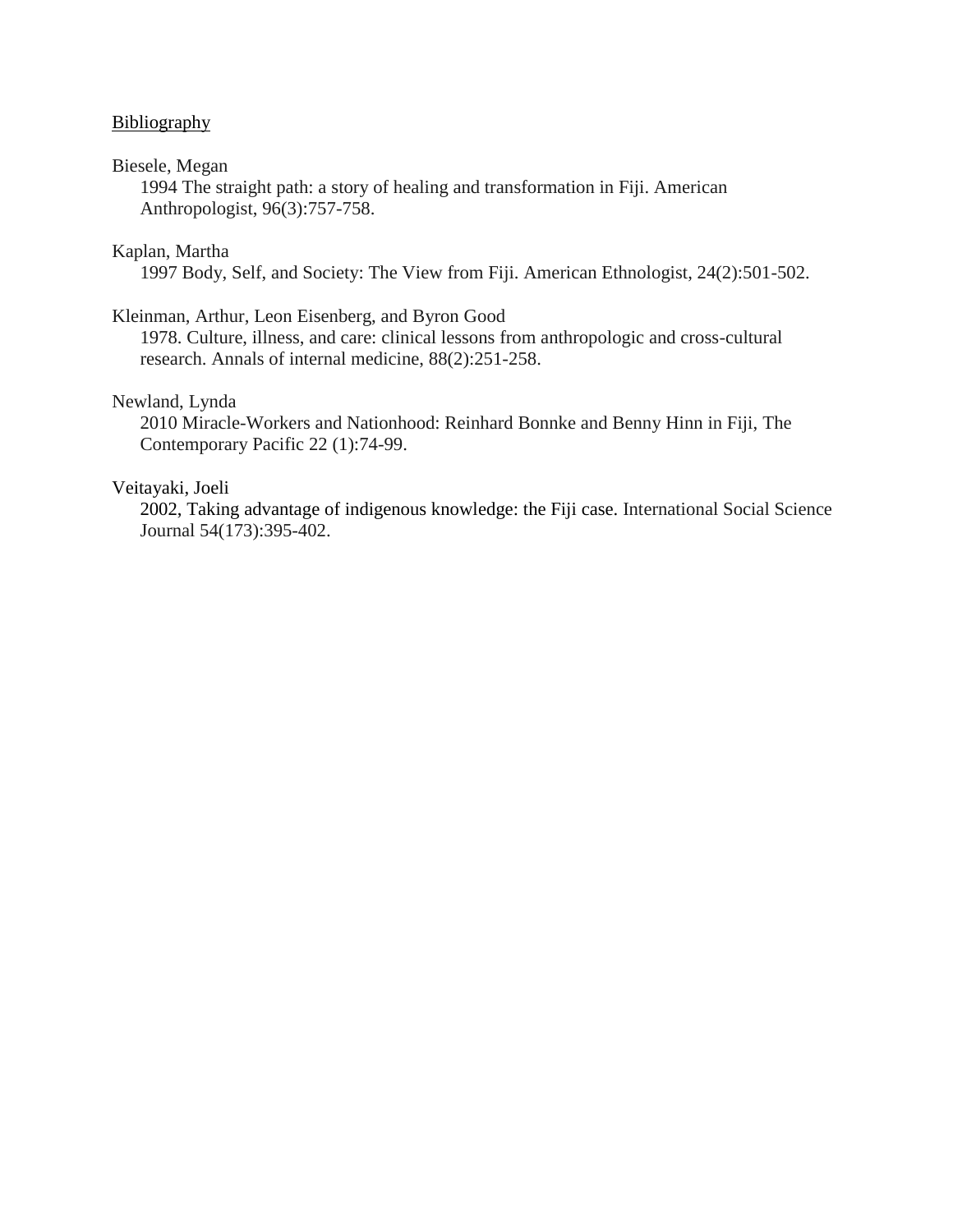### Appendix

Healing Interviews: Fiji Katie Ragland National Science Foundation REU Fellow

Healing Interview 1 Ima Nono 28 Female

-healing is inherited from both the father and the mother -they can have multiple healing abilities because of this -ears, eyes, knees, throat, and skin ailments are all treated by healers -women do more healing -you start healing when you are young -her mother showed her how -she said that the more they practice the better they get -healing is done by women because they are at home all day -sometimes they use oil to aide in healing -men can inherit healing powers as well -healing is done two-three times -most of the time it works -people will go to the healer before going to the hospital -healers can slow down the sickness or stop it completely -they will go to the healer on the way to the hospital while they are waiting for the cab to come -when the sickness is really bad the healers can use holy water from the Catholics to aide in the healing -anyone can ask to use the holy water -the Catholics are the ones that haled Lote when he was sick -he went to the hospital simply to make sure he was alright -the healing works most of the time -she does healing of the ear which she inherited from her mom, but is also able to speed up the walking process in young childish by moving their legs around Healing Interview 2 Vika Dilecaleca 29 Female

-she does healing of the eye (inside the eye) and healing of the throat -she started when she was 15 -she saw her grandma doing it and because he blood is the same as there she can also do it -she started practicing on small kids -1/3 of the village can heal -its like a gift from god -they cannot teach people to do it its in your blood -the people who cannot do it probs have parents who cannot either -most people go to healers when something is wrong -this is the first step before the hospital -her mom has more experienced so Vika is still learning -for choking they use the coconut oil to massage the throat -for the eye they use a leaf called Kove Kove -they chew the Kove Kove then blow a breath (not the leaf) into the wounded eye -broken bones, wind problem (daunicagi-healers for wind problem), pink eye healer (dausevaseva), broken bone healer (dauniveivovo), throat healer (dauniveiyamo), boils (dauniyabo). -anyone can use holy water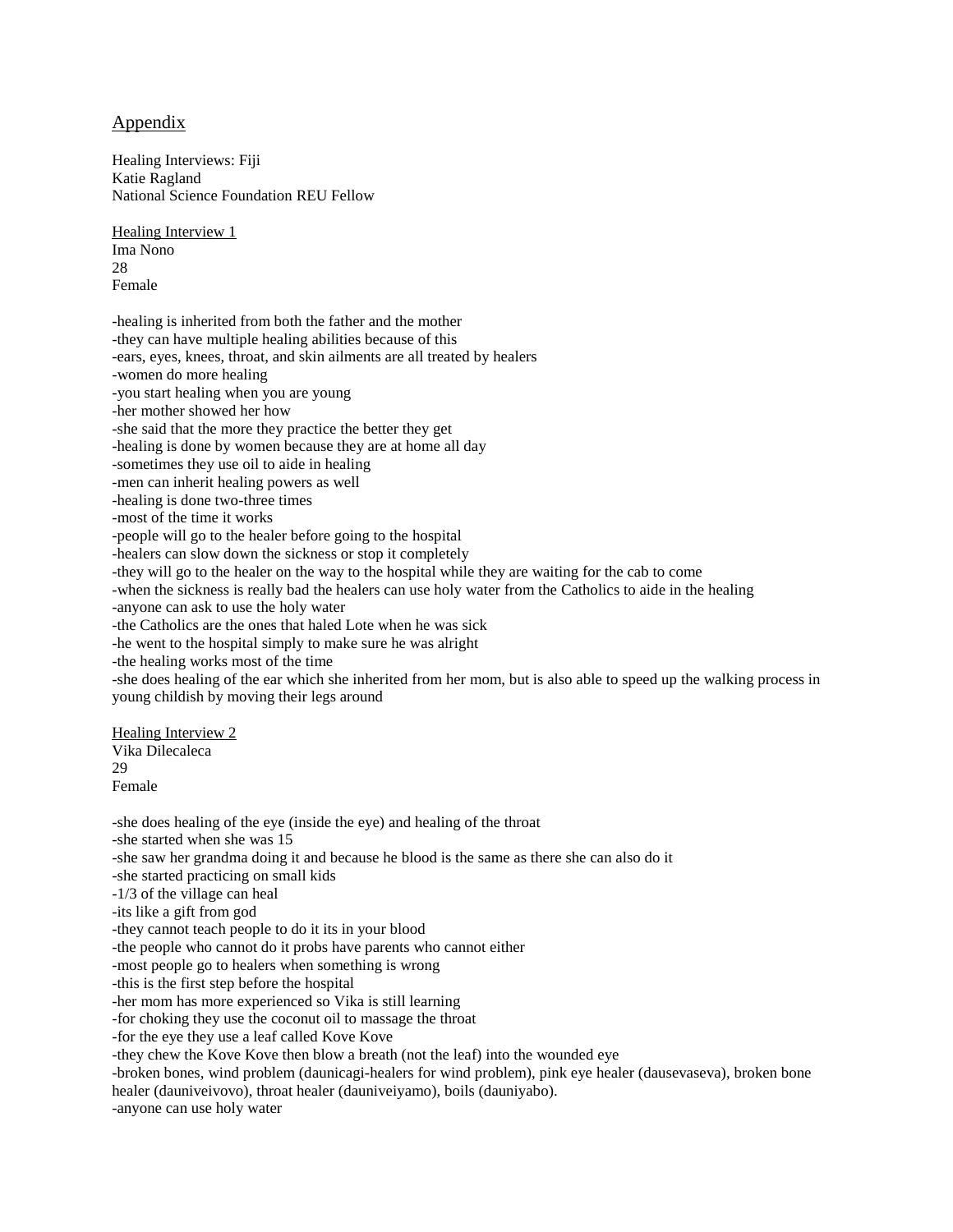-Lote was brought back to conscientiousness with holy water -the Catholics use the holy water but anyone can be healed with it -when people have demons they can use the holy water to get rid of it -if someone has a demon they can pray with the priest and the demon will leave -healing was given to her be god when she was born -usually they heal with their hands by massaging

Healing Interview 3 Losana Soqovata Female

-massaging of the whole body -treats headache, stomach, and fever -she has been healing since she was married-26 years -she uses medicine to treat as well -Bote Bote Koro for the stomach ach -lemon is used for coughing -bosucei is used for high blood pressure -both of the medicines are a type of plant -she inherited her healing from her dad -her dad taught her how to do it -he started teaching her when she was 9 years old -she started with massaging for leg and back pain -she heals both men and women -her dad used to heal a lot -most people in the village go to healers -her family does not visit the hospital when sick, they do massaging and Fijian medicine -her dad taught her mom to do the massaging as well -you can be taught to heal as well as born with -you have to inherit some part of the healing ability -when she turned nine that's when the powers developed -she does healing only when someone is sick somewhere like 1 a month possibly more -the healing always works -she has never seen a time that it did not work -when she does massages there is a particular way that she had to learn from her dad -she does back, legs and head -she focuses on the neck muscles for the pain -for a stomach ache she would massage the front and back of the stomach area -for a headache she focuses on the head, scalp and face area -she uses home made charcoal for diarrhea then drink it with water Healing Interview 4 Kalesi Vodonaika Female -she does healing of the wounded eye and choking -she inherited these from her mom

-she knew she could heal when she was in primary school -she started healing at this time -she did not have to learn but just watched her mom -her dad did healing for chest pain, he did massages -her dad used to have a shed and would treat people for all kinds of sickness -drana leaf –use the skin an boil with water, then you drink it -chest pain, stomach ache, headache are all treated with this -he only massaged for chest pain and made medicine for pain -dausolwai is the name for her dad chest pain healing and medicine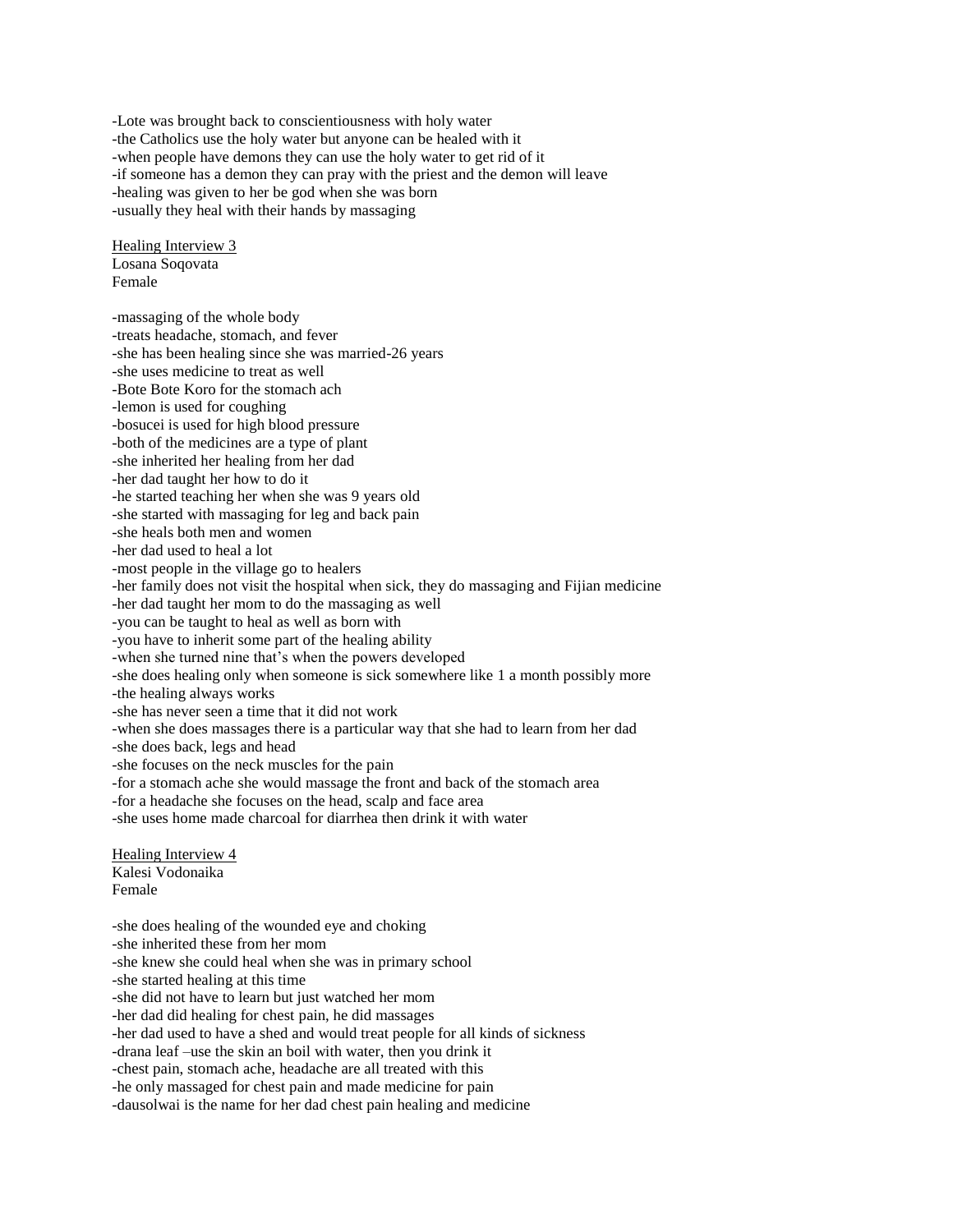-the healing pairs with the use of plants for medicine -when doing massages you give the medicine too -matedina means all the sicknesses and it includes those that can be treated from the hospital -having demons is also considered a sickness and the leaf he uses is for that as well -for choking she uses coconut oil -for wounded eye she used Kove Kove -you chew the leaf and blow the air into the eye -usually a healing heals by themselves, not with another person -the holy water is for catholic belief but she can also use it -she used it when Vika got sick and spread it on her -Vika also drank some of it -you can massage with the holy water as well as oil -holy water is just drinking water in a bottle and you take it to the catholic priest who blesses the water -you leave the water with him for one day then its holy water -anyone can take the tap water to become holy water -you use the holy water mostly with demon possession but for all sicknesses too -whenever the medicine from the hospital has not worked then you use the holy water -when people have seizures they use holy water -seizures are usually a sign of demons and can happen to anyone of any age -the catholic priest also does healing -all the catholic members keep holy water in their house as a precaution -they used to keep holy water in their house because Vika's grandma was a catholic -Vika will teach her sons how to heal as well -if someone is sick they can go to the priest and he will make a prayer -you can go to the priest for any kind of sickness -the priest only does healing through prayer -the priests abilities and the ability to heal through massage are different skills but they all come from god -usually she does healing one time a month -she also visits healers -healers have the ability to heal themselves -she was in 6<sup>th</sup> grade when she learned -the more you practice the better you are -she has never not been able to heal someone -Kalesi lili will also be able to do this and then will teach her in primary school Healing Interview 5 Sevina Cagina 37 Female -she does the healing of the eye on the outside -she started doing healing in fourth grade

-she heals for the wind problem or cagi uca -the wind sickness can also effect the other parts of the skin and causes a red itchy rash -you can be at home and the certain kind of wind can blow and cause it -sometimes she uses leaves, but most of the time just does massaging -bote bote koro is the type of leaf -you can use the leaf on any part of the body -you squeeze the leaf in your hands then touch the effected skin -she got this type of healing from her mom -she only does wind healing

-her dad did not heal

-her mom taught her how to do it when she was younger

-she does a healing almost every week

-the wind sickness is more common than other types of sickness that need healing

-when the wind is a bit warm you can get the wind sickness, the spot will feel hot when it is effected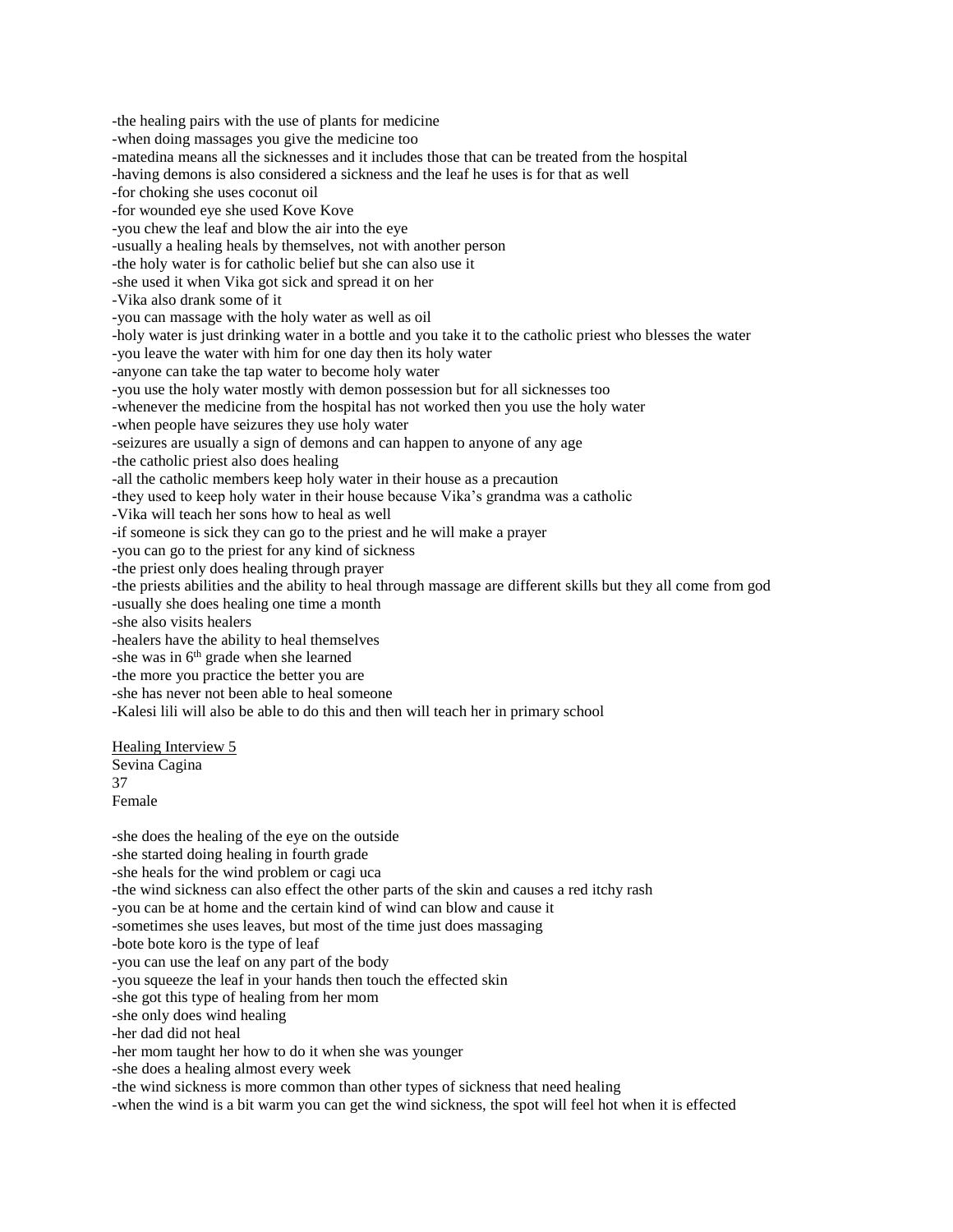-she has never used holy water to heal with -the holy water is usually used for demon possession -uci is a type of leaf used for demon possession -you can use uci instead of holy water but you can also use them together

Healing Interview 6 Sisilia Sovaia  $70$ Female

-she is a non-healer -she uses a leaf for boils to heal them -she uses the denibusi -she also uses botebote nikore for boils -draunirokete is also used for boils it is a leaf -she just heals boils with plants -she goes to healers to be healed -she used to go to a healer for the wind sickness -there are types of healers in the village -the healers are choking, wounded eye, wind problem, boil, massage, pink eye, and soar throat -for Fijians sickness is eating something you shouldn't eat -uvi is more valuable than Kasava or other crops -so this is a way that the ancestors could tell that someone was growing uvi -it is more about the body, sickness is -demon possession can be caused by something you did wrong in the village this way if you do not follow the rules you can get demon sickness -so if the chief called for a community work ad you do not show up this can cause sickness -breaking tabus can cause sickness -these sicknesses from doing wrong can only be healed with Fijian medicine -for ladies there is a tabu not to wear pants inside the house is fine -no hats or shouting (like drunk people) -so sickness in general is cause by a wrong action -this is her opinion of this village of how sickness works -she only does a healing when boils come -boils are caused by the germs -breaking the rules does not cause a specific disease but rather a disease in general

-those who have boils can sometimes or are more likely to have uvi farms

-so if a member of the family gets a boil it means that the men/father has an uvi farm

Healing Interview 7 Lemeki Matabogi 78 Male

-he does the healing of the eye -he touches a bit of water then touches the pink eye as it is closed and massages it a little bit -he can use any type of water -he uses leaves too gasau (grass) -the soft inside of the grass -the water helps the healing -in his genes and his small granddaughter (4) can do it -he left school and started doing it he would practice after school -the pink eye is common here and other villages would come here to see him be healed -there are not many people that do it, only his family

-he is from the other village where his mom is from Krosi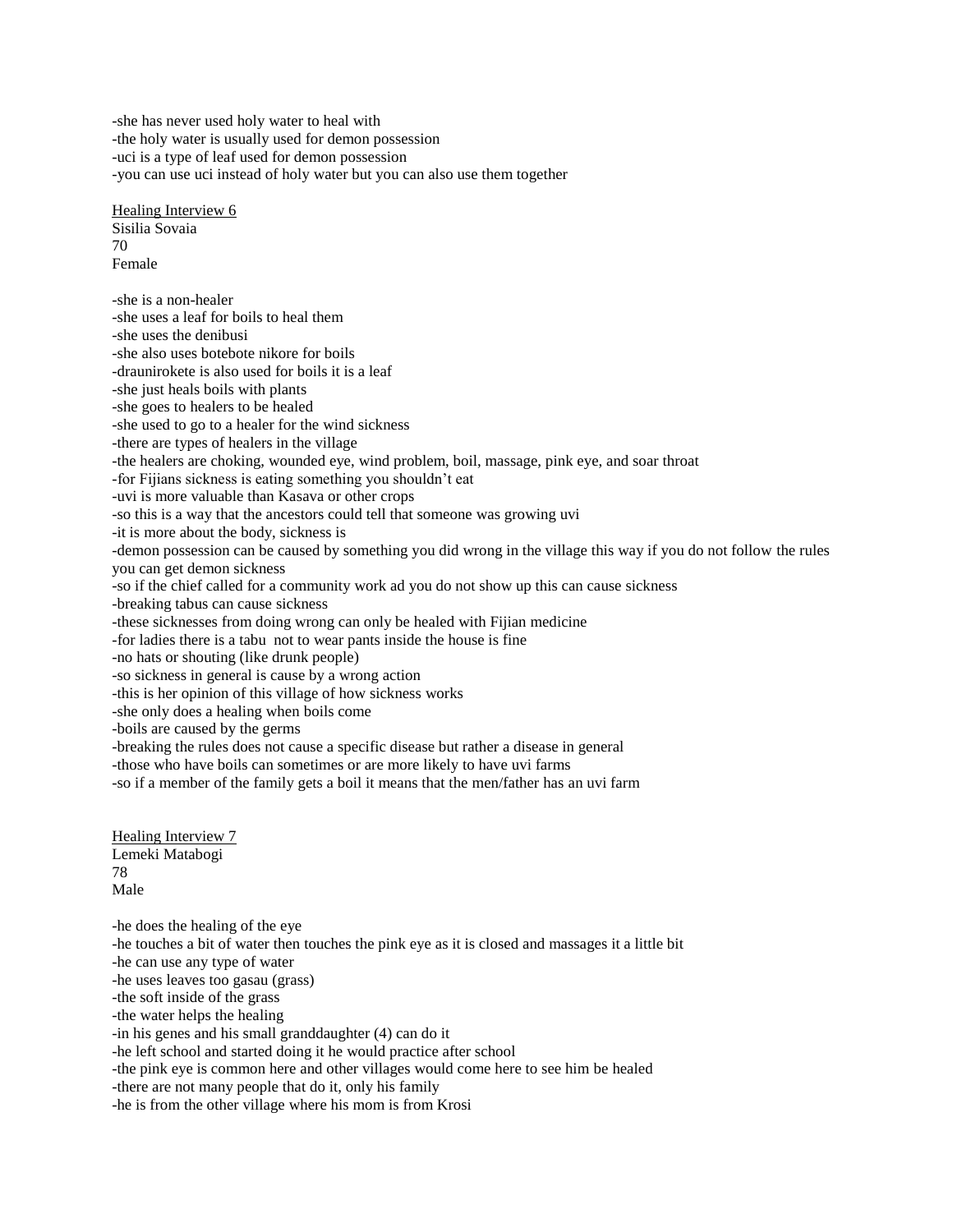-he inherited his healing skills from his father

-people from other villages used to come see his father too

-his father taught him how

-he saved a man once who had pink eye for a month and could not be healed by the hospital so someone told him to come see the healer, this man was a civil servant and when he came here the healer touched the eye and after two minutes the man fell asleep, when he awoke the pink eye was gone, the man rewarded him with false teeth -people from nasinu also travel to other villagers for healers

-it depends on the people who need help whether or not they will bring him something in exchange

-normally people come to be healed every week

-if people get the pink eye they used to call him and he would go to them

-pink eye is caused by the amount of pain you have from being sick

-it can be caused from headache, back ache, or stomach ache

-treatment only fixes the eye

-if you are really sick from pink eye blood can come out of your nose

-you can be treated 2-3 times depending on how fast its getting better

-sickness to him is when you do weird things

-kids can get sickness form being outside instead of inside

-so sickness can come from being exposed to the outside or not taking care of yourself

-the sickness, he owns the land and needs to be respected and has the right to speak, so sickness can come from not following what he says

-where the people are planting is his land so if you keep planting and he says no you can get sick or someone in your family can get sick

-he is going to a healer, but he is still sick

-he did not know much about this healer but he thought he would try

-he has never tried to heal someone and It not worked

-he has never used the holy water to heal people he is not catholic

Healing Interview 8 Iva Pakidai 74 Female

-she does healing for infertility

-she gives those who are unable to have children a medicine

-she uses roots of the tomi tomi tree and and soni roots

-she collects the roots and grains it to give more liquid then adds  $1 \frac{1}{2}$  inch of water, then you rap the whole thing in cloth, squeeze it and then you drink

-it lasts until all that's left when you squeeze is water (4 days)

-you should drink it before breakfast and before you sleep

-you take the medicine for four days

-this method has always worked

-she learned to do this from her mother

-her family is known for this medicine

-her mom left a notebook of all the medicines she made

-she also does medicine for heart problems

-uto dina is the name of the tree that is used as well as vesidina

-you use the trunk of the old trees for this medicine

-they are found in the bush

-scrape the bark from the tree

-there should be the same amount of each tree

-mix together and rap in cloth then you squeeze for four days and four nights

-you drink the same way as the other

-the type of healing she does is not in born, but she just learned the recipes from her mom

-people come to her for the recipes

-she makes a medicine 3 times a month

-medicine for high blood pressure